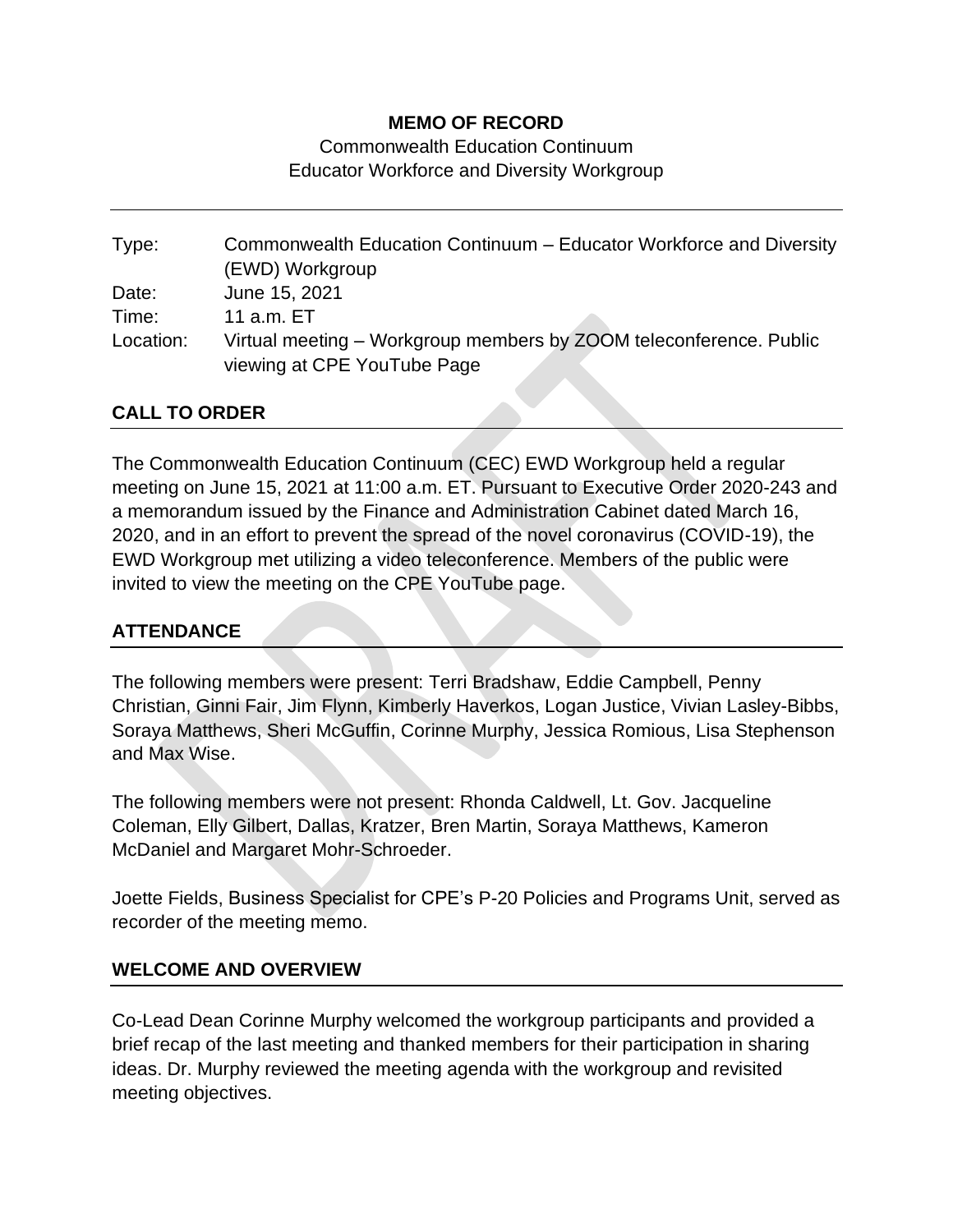## **PRESENTATION AND DISCUSSION ON PRELIMINARY FINDINGS**

Education Strategy Group (ESG) Associate Director Jhenai Chandler provided a presentation and lead a discussion on preliminary findings for stakeholder engagement that focused on aspirational vision, key challenges to address and emerging recommendations.

# **VALUED EXPERIENCE AND CURRENT IDEAS**

University of Louisville College of Education Interim Dean Amy Lingo shared a PowerPoint presentation entitled "Strategies to Diversify the Teacher Workforce: Lessons from the University of Louisville College of Education and Human Development".

### **BREAKOUT DISCUSSIONS**

Dr. Murphy shared that the workgroup would be divided into two breakout rooms in order to engage in discussion on the identification of key challenges and opportunities for increasing recruitment, training and retainment of a diverse educator workforce in small groups.

- Dr. Murphy guided the Recruit breakout room and Dr. Amanda Ellis served as the notetaker.
- Dr. Chandler guided the Train and Retain breakout room, and Dr. Jennifer Fraker served as the notetaker.

### **FULL GROUP SHAREOUT AND DISCUSSION**

Dr. Murphy guided the group to ensure emerging recommendations fully address what was heard from stakeholders and to prioritize the recommendations and place ownership on the recommendations in order to implement initiatives. Penny Christian shared out for the Train and Retain breakout group and Dr. Ellis shared out for the Recruit breakout group.

### **NEXT STEPS AND ADJOURNMENT**

Dr. Fraker provided a reminder that the full Continuum will meet on June 23, 2021 at 1:00 p.m. ET and that it will be during this time that the priorities from today will be shared with the full Continuum for their consideration. Dr. Fraker thanked everyone for